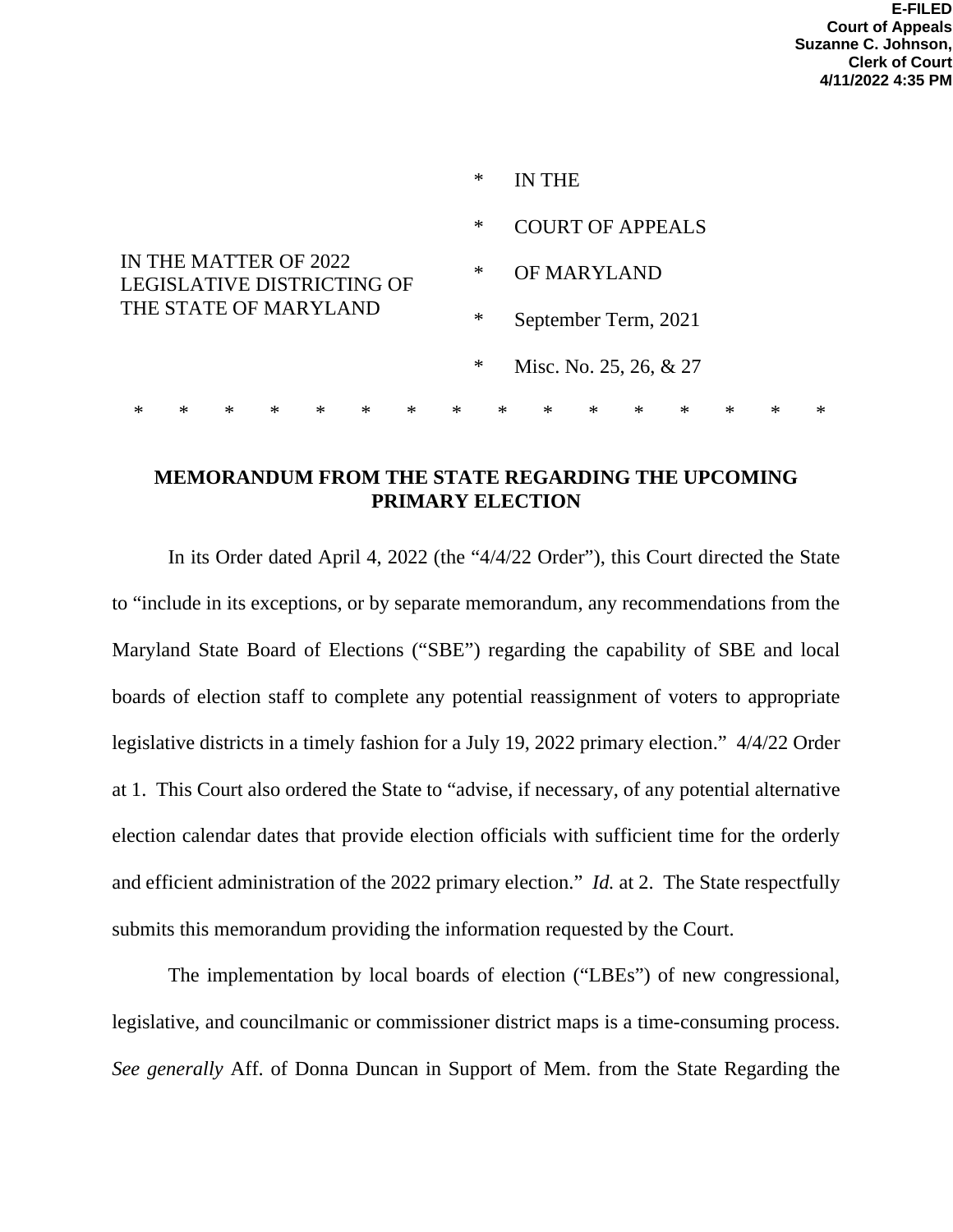Upcoming Primary Election ("Duncan Aff."). This process involves, among other things, making manual changes in the State's voter registration database ("MDVOTERS") to assign voters to new districts; determining where precincts are split by any of the new maps and, if necessary, establishing new precincts to conform to new district boundaries; and conducting physical inspections of the new district and precinct boundaries to ensure that there are no inconsistencies between the enacted maps and the actual, physical layouts of the districts. *Id.* ¶ 2. Following the enactment of new maps, start-to-finish, this process has in the past taken LBEs several months to complete. *Id.* ¶ 3. But unlike in years past, this election cycle presented LBEs with the challenge of completing the process immediately in advance of an election involving congressional, legislative, and local elections,<sup>[1](#page-1-0)</sup> which was scheduled to take place in June as opposed to September.<sup>[2](#page-1-1)</sup> *Id*. Thus, even in the absence of any legal challenges, implementing the newly passed congressional or legislative maps in advance of the 2022 primary election was going to be extremely challenging. *Id.*

It is only when the maps are implemented that the next steps in preparing for the election can take place. *Id.* ¶ 4. Once LBEs finalize precincts, polling places must be

<span id="page-1-0"></span><sup>&</sup>lt;sup>1</sup> In 2012, only the congressional map and certain local maps needed to be implemented in advance of the election, since that election did not involve State legislative contests.

<span id="page-1-1"></span> $2 \text{ In } 2002$ , the last time that new congressional, legislative and local maps needed to be implemented in advance of the next election, the primary took place on September 10, 2002.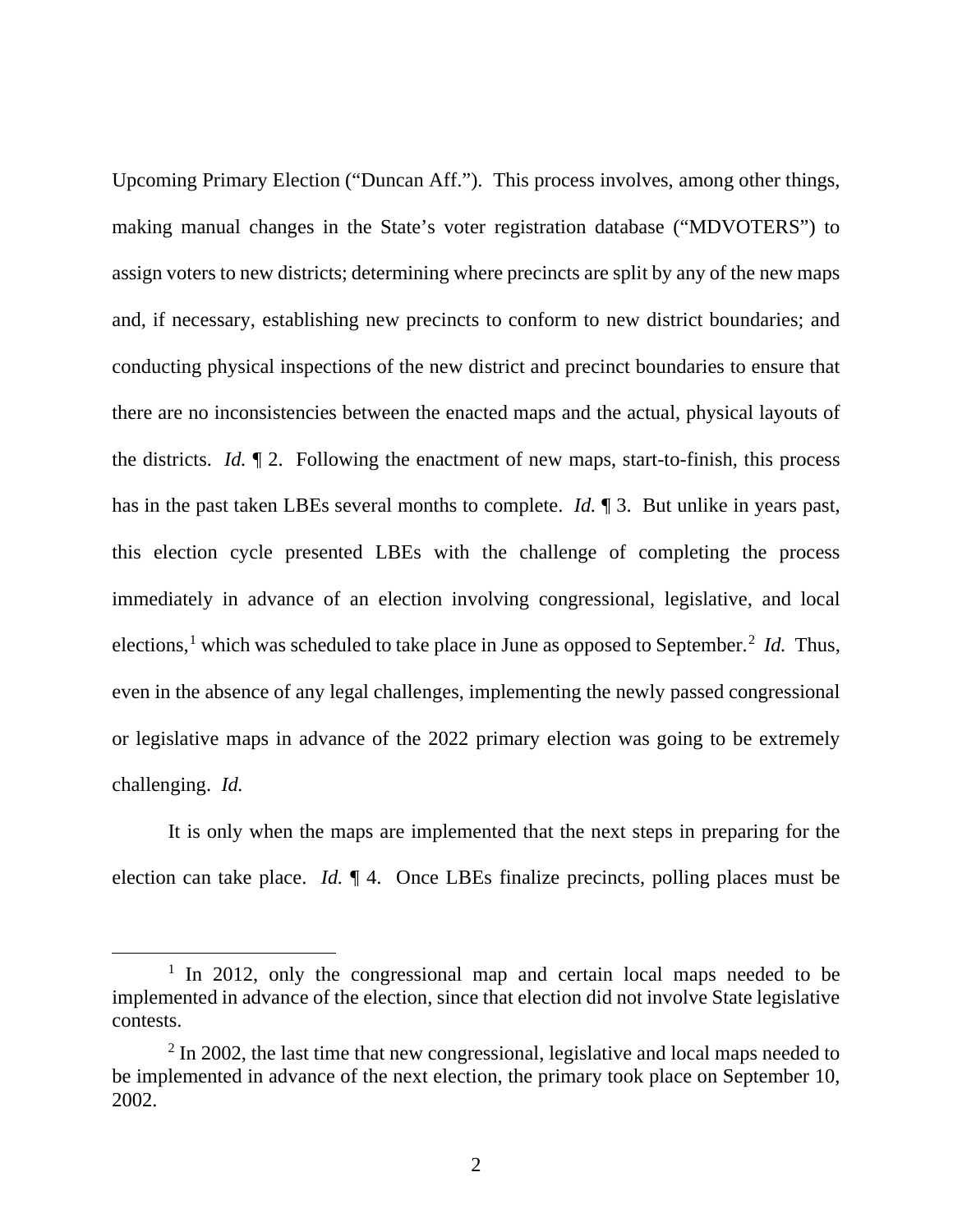established. *Id.* This involves ascertaining whether suitable public facilities are available in each precinct, and, where that is not the case, negotiating with the owners of private facilities to make their facilities available for this purpose. *Id.* Once polling places are determined, LBEs can identify how many election judges needed to staff those polling places will be required, can plan for the allocation of voting equipment and other supplies among those different polling places, and can coordinate plans for the delivery of this equipment and supplies with SBE's transportation contractor. *Id.* These steps can take place concurrently with the ballot production timeline (described below), but unforeseen challenges that delay the resolution of these issues could independently jeopardize the smooth execution of the election. *Id.*

Separately, ballot production can only begin once the new districts are implemented in MDVOTERS. *Id.* ¶ 5. First, SBE staff imports the new districts into its Agency Election Management System software ("AEMS"), and LBEs are given the opportunity to review the candidate listings and districts in AEMS to check for errors. *Id.* Ballot production can then begin. *Id.* SBE staff will need to create over 5,000 different ballot styles for this election,<sup>[3](#page-2-0)</sup> and must prepare different formats for each ballot style to account for the

<span id="page-2-0"></span><sup>&</sup>lt;sup>3</sup> Pending emergency legislation, if enacted, would require SBE to report precinctlevel results for election-day, absentee, and early voting. *See* S.B. 163, 2022 Sess. (amending Elec. Law § 11-402(c)(1)(i)). Thus, SBE staff must create two precinct-specific ballots—one Republican, and one Democratic—for each of the 1,500 to 2,000 precincts that will be in use in this primary election, and non-partisan primary ballots for a substantial portion of these precincts. Duncan Aff. ¶ 5.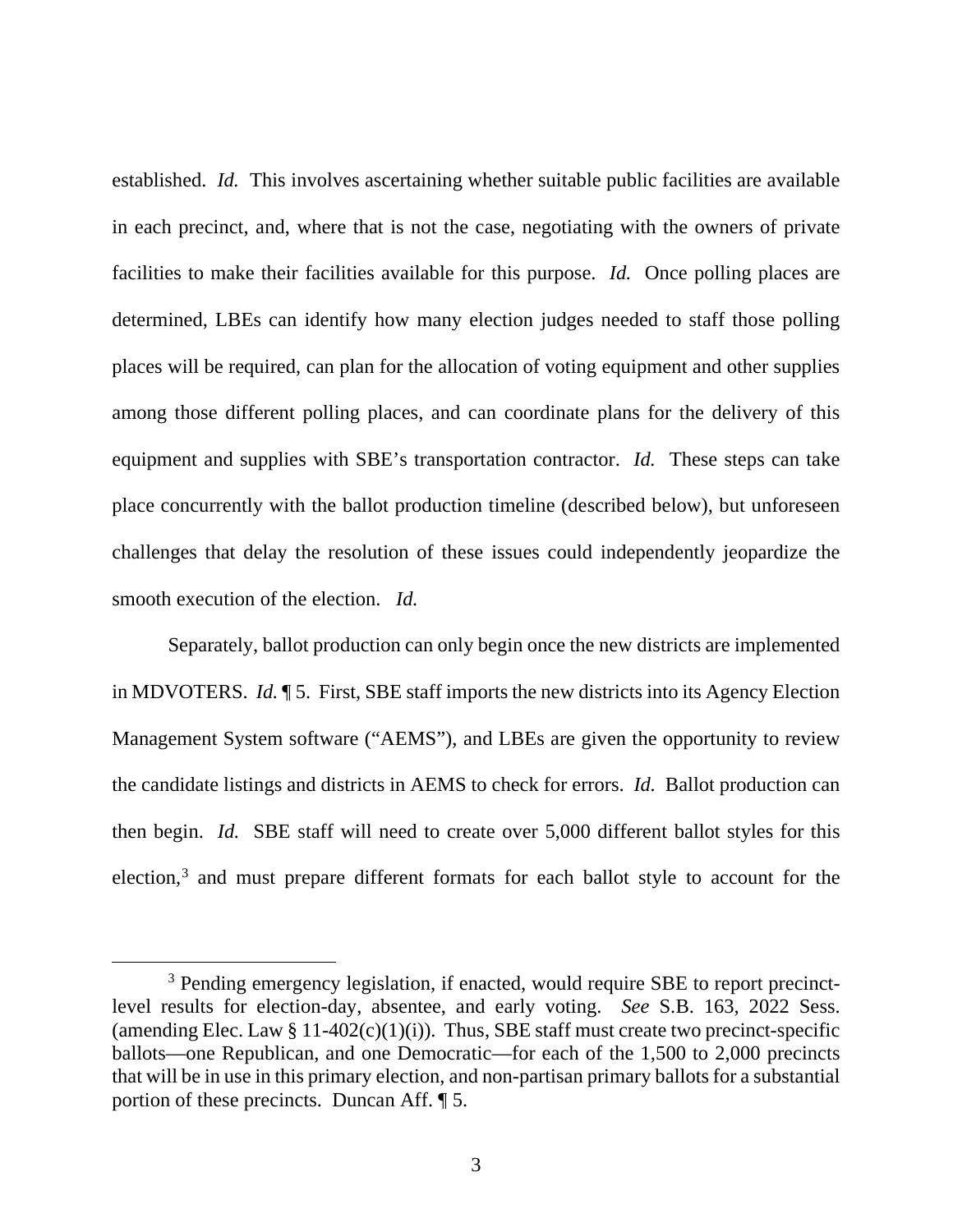standard paper ballot, the accessible Ballot Marking Device ballot, the web-delivered ballot, and the audio ballot (in both Spanish and English in Montgomery County and Prince George's County). *Id.* Each of these ballots, in each of the different formats, must then be proofed by the LBEs so that any errors can be caught and corrected. *Id.* SBE can then certify the ballots and present them for public display. *See* Md. Code Ann., Elec. Law §  $9-207(c)$ . Under normal circumstances, the ballot production process takes approximately three to four weeks. Duncan Aff. ¶ 5.

After the ballots are certified and posted for public display, SBE staff, with the assistance of the LBEs, continue the ballot production process by completing and proofing the accessible ballots and the audio ballots. *Id.* ¶ 6. Typically, the process to finalize all ballot material after the ballots are publicly displayed is about eight days. *Id.* SBE staff then deliver PDFs to the printing contractor and absentee ballot mailing contractor, and send ballot style and content data to the web-delivery programmer for testing and finalization of the web-delivery system. *Id.* These deliveries generally take place three weeks and two weeks, respectively, before the initial mailing of absentee ballots. *Id.* SBE must complete all of these steps in time for ballots to be printed and mailed (or delivered over the Internet) to overseas and military voters who have requested absentee ballots no later than 45 days before the election, as required by the federal MOVE Act. *See* 52 U.S.C.  $§$  20302(a)(8)(A).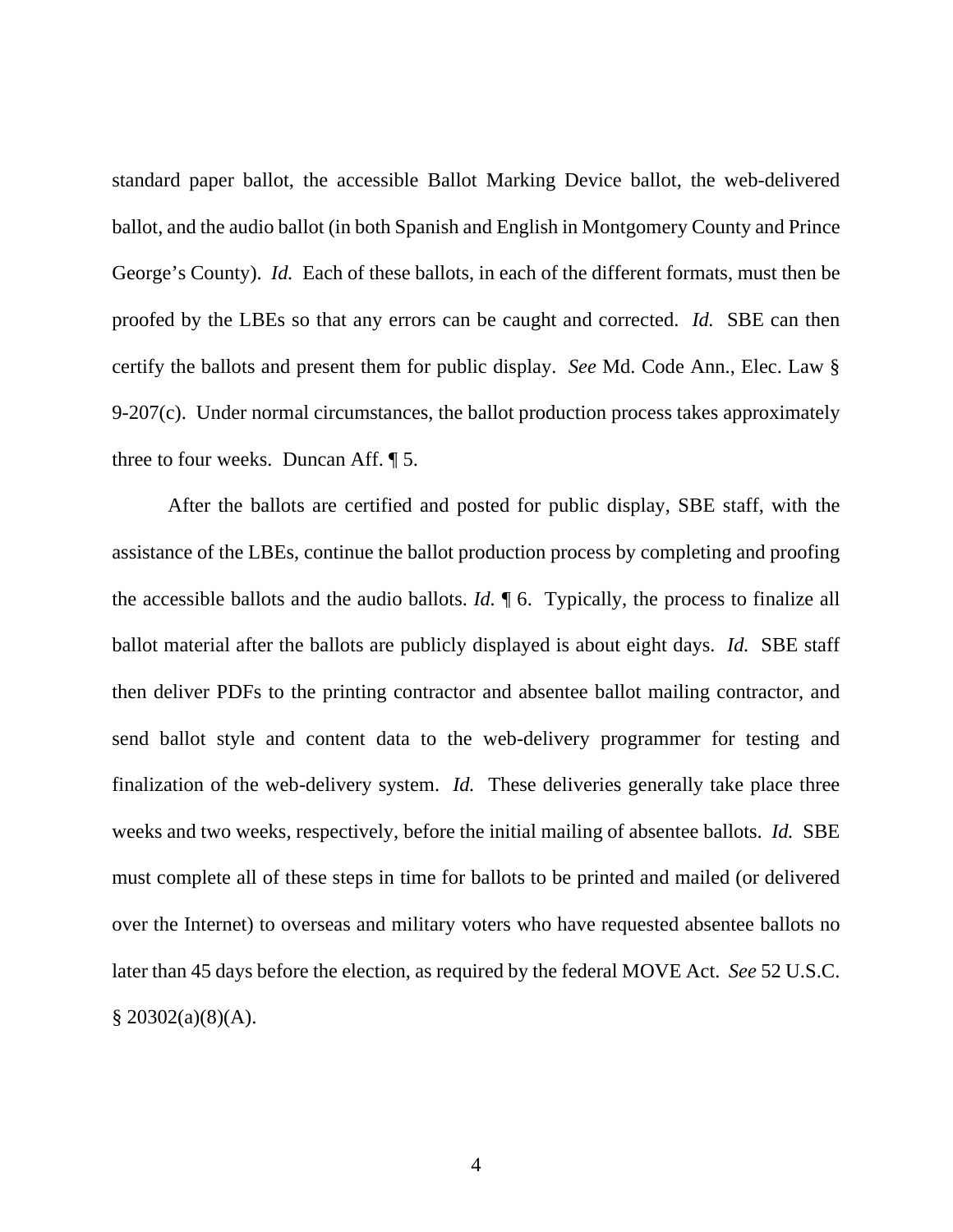The current schedule, as ordered by the Court, sets the primary election for July 19, 2022. *See* Order of Mar. 15, 2022. This election date would require ballots to be sent to overseas and military voters no later than June 4, 2022 under the MOVE Act. Under the production schedules described above, this would require ballots to be certified by approximately mid-May, 2022, which in turn would require the final congressional, legislative and local maps to be implemented in MDVOTERS by the latter part of April, 2022. Duncan Aff. ¶ 7.

In anticipation of the short time period between the resolution of the various challenges to the current State Legislative Districting Plan (the "Plan") and the impending MOVE Act deadline, LBEs have taken steps to implement the Plan without finalizing any of the information in MDVOTERS.<sup>[4](#page-4-0)</sup> *Id.*  $\parallel$  8. LBEs have also begun to implement the newly enacted Congressional Districting Plan, which was signed into law by Governor Hogan just last week, as well as the various councilmanic or commissioner districting plans that have been promulgated in recent months. *Id.* Based on this and other information provided by the LBEs, SBE staff have determined that SBE and the LBEs will be able to

<span id="page-4-0"></span><sup>&</sup>lt;sup>4</sup> This caution was necessary because full implementation of the Plan in MDVOTERS would have required—if the plan were held unconstitutional—each of those implementation steps to be individually reversed before a new plan were able to be implemented. *See* Duncan Aff. ¶ 8 n.1. This would have effectively doubled the time required for implementation in MDVOTERS of any plan developed in response to an order by this Court that the original Plan was unconstitutional. *Id.*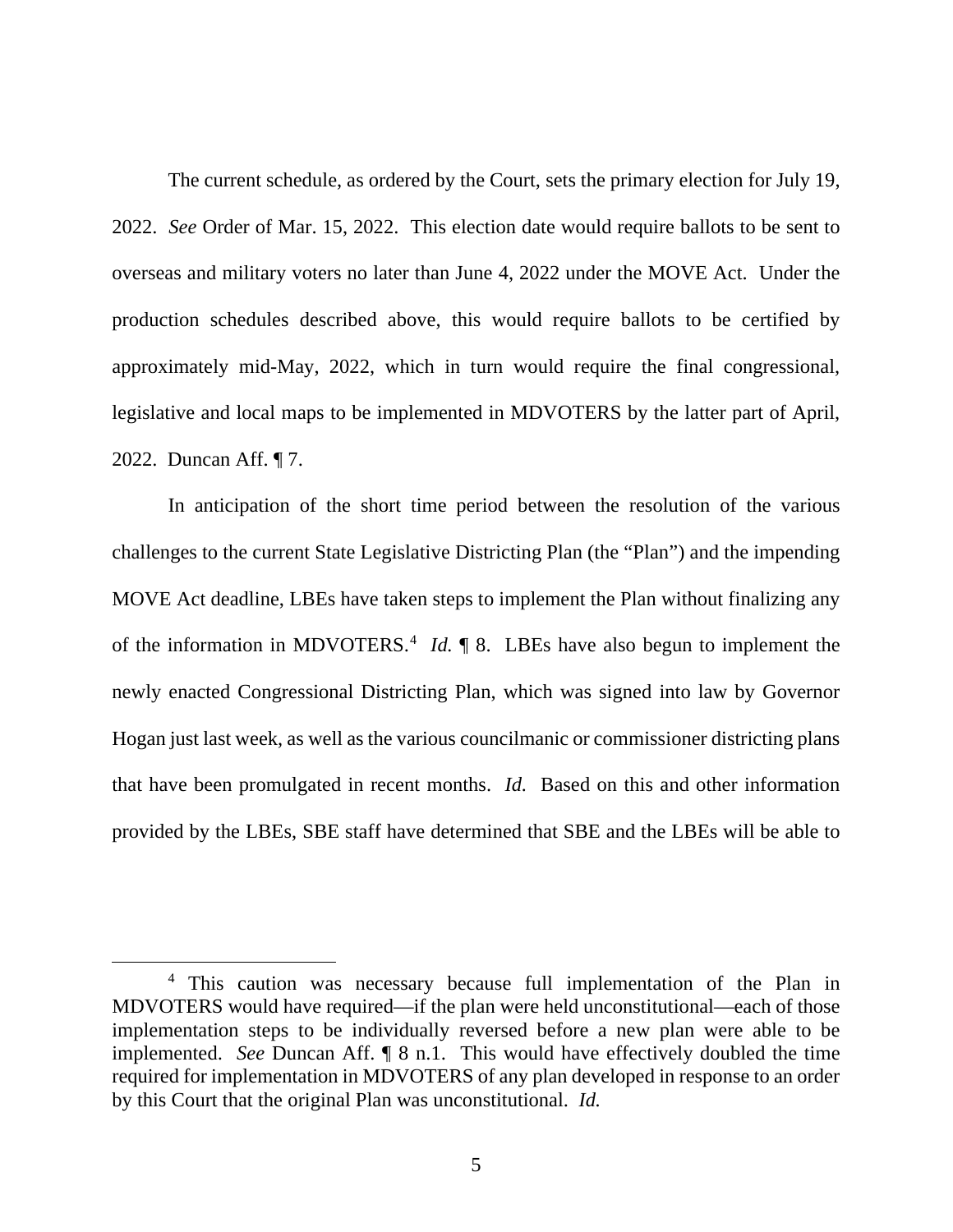administer the 2022 Primary Election on July 19, 2022 in the event that this Court follows the recommendation of Special Magistrate Judge Wilner and upholds the Plan. *Id.*

Should this Court depart from the Special Magistrate's recommendations and hold the Plan to be unconstitutional, it is unlikely that SBE and the LBEs would be able to administer the election on July 19, 2022. *Id.* ¶ 9. Depending on the scope of the changes ordered by the Court, at least some portion of the work already done by the LBEs would need to be redone, thereby extending the timeline by which the Plan would likely be implemented. *Id.* Moreover, an order finding the Plan to be unconstitutional would require the creation of a new legislative map. *Id.* The timeline for the development of a new plan and the additional work needed to be done to implement that new plan will impact the identification of an appropriate alternative date for the 2022 Primary Election. *Id.* At this time, SBE staff estimates that the latest possible date for the primary election to take place, before the election begins to encroach on the calendar for the 2022 General Election on November 8, 2022, would be Tuesday, August 16, 2022. *Id.* ¶ 10.

Dated: April 11, 2022 Respectfully submitted,

BRIAN E. FROSH Attorney General of Maryland

\_\_\_\_\_\_\_\_\_\_\_\_\_\_\_\_\_\_\_\_\_\_\_\_\_\_\_\_\_\_\_\_\_

/s/ Steven M. Sullivan

STEVEN M. SULLIVAN Attorney No. 9706260005